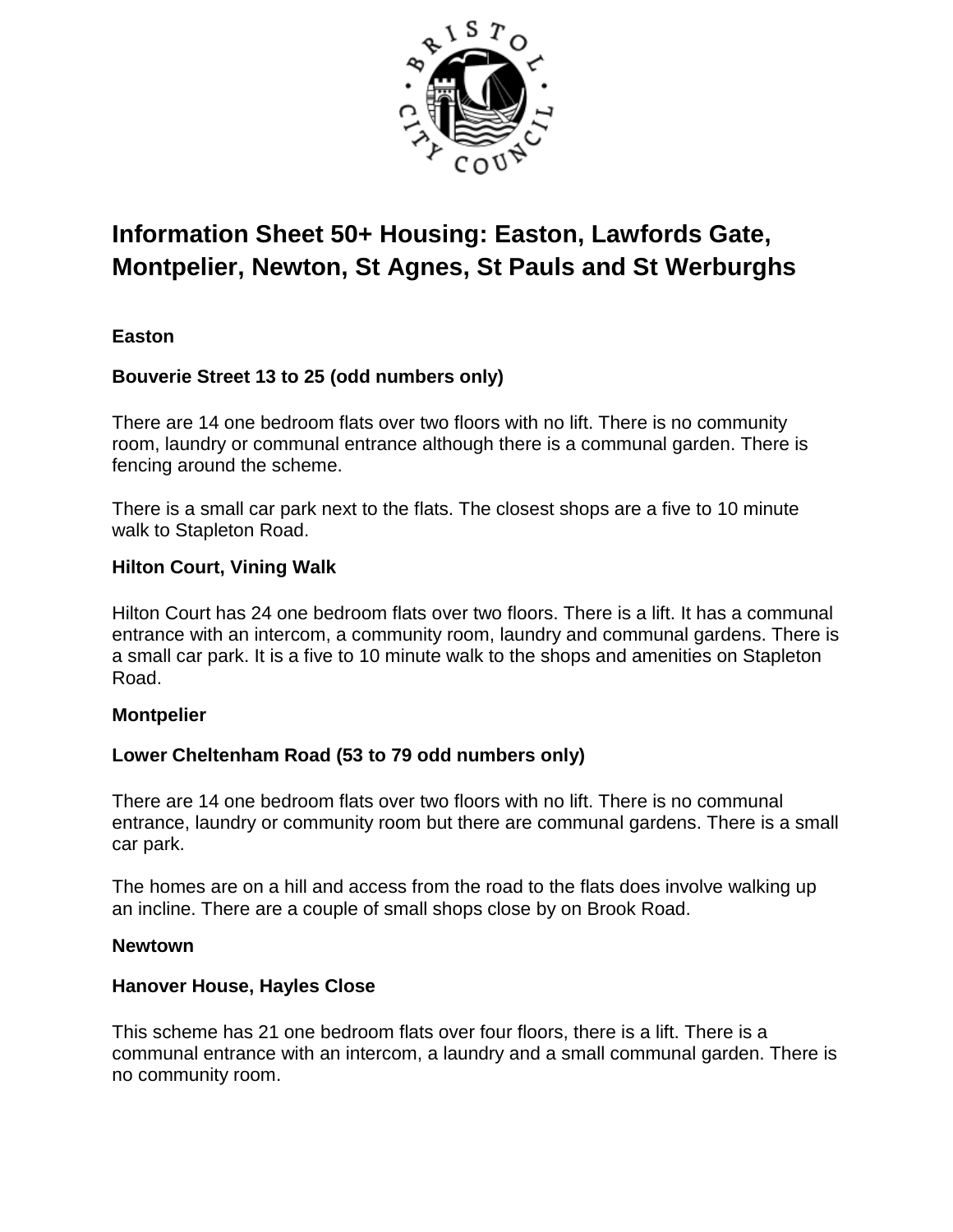There is a bus service and a clinic close by. Parking in the area can be limited. Newtown is close to Lawrence Hill and the Easton Way.

# **St Agnes**

# **London Road (7 to 13)**

This small scheme has just four one bedroom flats over two floors, there is no lift. There is no community room or laundry. There is a communal entrance and communal gardens. There are shops close by on Grosvenor Road and a bus service on Ashley Road.

# **St Judes**

# **Gloucester House, Lawfords Gate**

This has a mix of one and two bedroom flats over three floors, there is a lift. There is no community room but there is a laundry (the laundry is in a neighbouring scheme called Somerset House and tenants have access to this) and some communal gardens. There is a small car park.

There is a communal entrance to access the homes on the upper floors. The homes on the ground floor have individual access.

# **St Pauls**

# **Langsdown House, St Nicholas Road**

This scheme has nine bedsits over three floors with no lift. It has a communal entrance and communal gardens. There is no community room or laundry. There are shops close by on Grosvenor Road and a bus service on City Road.

# **St Werburghs**

# **Conduit Road (1A to 3C)**

This scheme has nine one bedroom flats over three floors with no lift. There is a communal entrance and communal gardens. There is no community room or laundry.

There are shops and a bus service five to 10 minutes walk away on Grosvenor Road and City Road or in the other direction on Mina Road and James Street.

# **James Street (6 to 12, 42 to 76)**

There are two separate schemes on James Street. Flats six to 12 and flats 42 to 67.

Flats six to 12 are four one bedroom flats over two floors with no lift. There is no communal entrance, community room or laundry. There are communal gardens and a